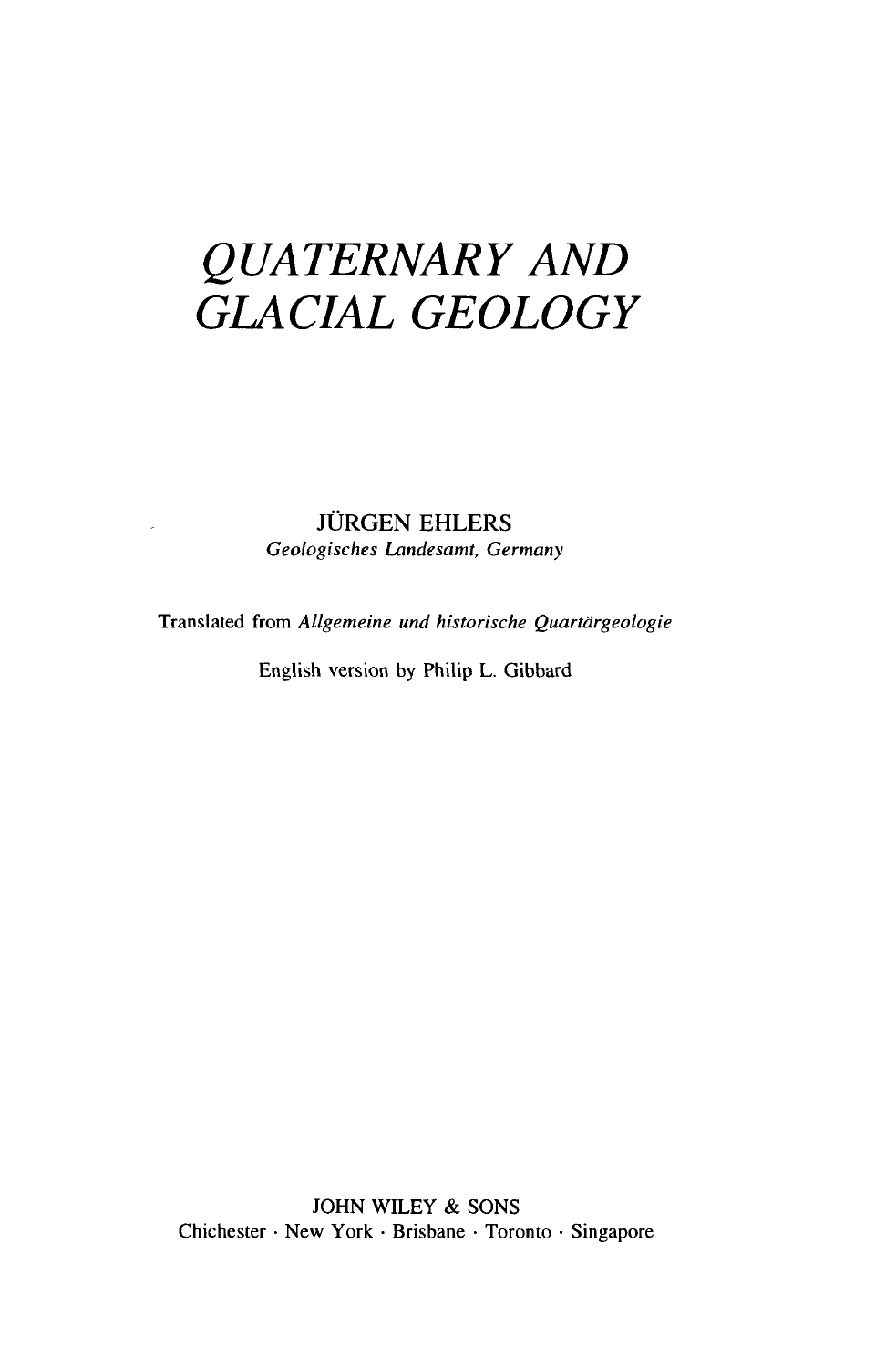## *Contents*

| <b>Preface</b>                                |    |
|-----------------------------------------------|----|
| 1 Introduction                                |    |
| 1.1 Traces of ice ages in the earth's history |    |
| 1.2 Causes of ice ages                        | 5. |

### SECTION I GENERAL QUATERNARY GEOLOGY

|                  | 2 Glacier Dynamics                                                             | 11 |
|------------------|--------------------------------------------------------------------------------|----|
| 2.1              | Formation of glaciers                                                          | 11 |
| $2.2\,$          | Glacier flow                                                                   | 14 |
| $2.3\phantom{0}$ | Formation of Alpine-type ice-stream networks                                   | 16 |
| 2.4              | Formation of continental ice sheets                                            | 17 |
|                  | 2.5 Formation of marine ice sheets                                             | 23 |
| 2.6              | Glacial erosion                                                                | 24 |
| 2.7              | Glacial transport                                                              | 26 |
| 2.8              | Glacier dynamics as exemplified by the Late Weichselian Scandinavian Ice Sheet | 29 |
| 2.9              | Methods of reconstructing glacier dynamics                                     | 32 |
|                  | Landforms<br>2.9.1                                                             | 32 |
|                  | 2.9.2<br>Striae                                                                | 36 |
|                  | 2.9.3<br>Long-axis orientation of clasts                                       | 41 |
|                  | 2.9.4<br>Joint systems                                                         | 45 |
|                  | Thrust directions<br>2.9.5                                                     | 45 |
|                  | 2.9.6<br>Moraine elevations                                                    | 50 |

### SECTION II QUATERNARY DEPOSITS AND LANDFORMS

| 3 Glacigenic Deposits and Landforms | 55. |
|-------------------------------------|-----|
| 3.1 Deposits of recent glaciers     |     |
| 3.1.1 Subglacial till               | 56  |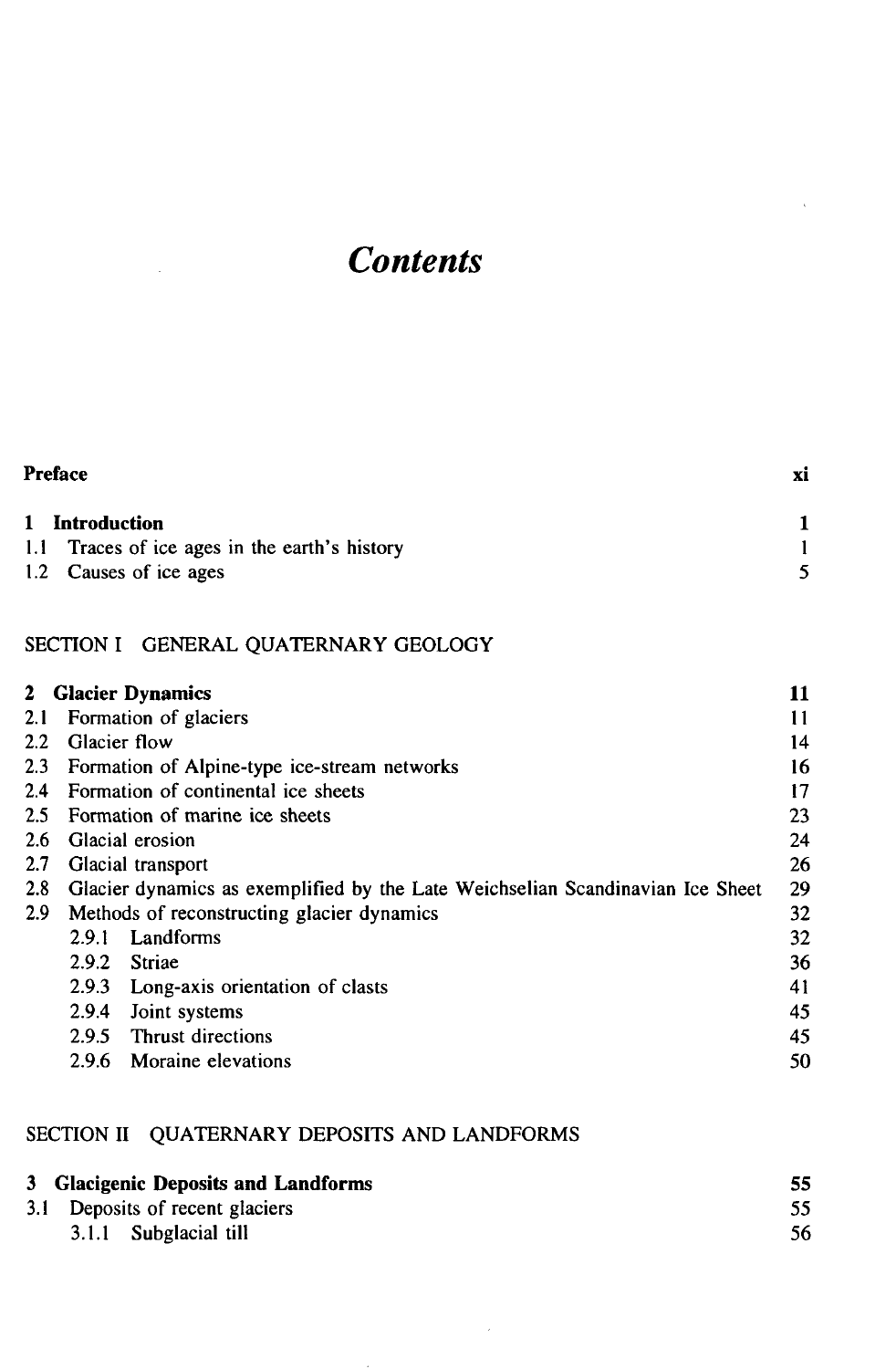| ٧l | Contents |
|----|----------|
|    |          |

|     | 3.1.2<br>Other morainic deposits                         | 59                             |
|-----|----------------------------------------------------------|--------------------------------|
| 3.2 | Pleistocene glacigenic deposits                          | 59                             |
| 3.3 | Post-depositional alteration                             | 63                             |
| 3.4 | Glacigenic landforms                                     | 64                             |
|     | Drumlins<br>3.4.1                                        | 64                             |
|     | 3.4.2<br>End moraines                                    | 67                             |
|     | 3.4.3 Ice-decay landscapes                               | 77                             |
|     | 3.4.4 Kettle holes                                       | 80                             |
| 4   | <b>Meltwater Deposits and Landforms</b>                  | 82                             |
| 4.1 | Discharge of modern glacial streams                      | $\overline{\phantom{a}}$<br>82 |
| 4.2 | Traces of Pleistocene meltwater activity                 | 86                             |
|     | 4.2.1<br>Tunnel channels                                 | 87                             |
|     | 4.2.2<br><b>Buried channels</b>                          | 87                             |
|     | 4.2.3 Eskers                                             | 92                             |
|     | 4.2.4<br>Sandur plains, delta plains and gravel terraces | 93                             |
|     | 4.2.5<br>Kames                                           | 101                            |
|     | 4.2.6<br>Ice-dammed lakes                                | 104                            |
|     | 4.2.7<br>Ice-marginal valleys                            | 108                            |
| 5.  | <b>Periglacial Deposits and Landforms</b>                | <b>110</b>                     |
| 5.1 | Recent periglacial processes                             | 110                            |
|     | 5.1.1<br>Cryoplanation                                   | 114                            |
|     | 5.1.2<br>Rock glaciers                                   | 115                            |
|     | 5.1.3 Cryoturbation                                      | 116                            |
|     | 5.1.4 Solifluction                                       | 117                            |
|     | 5.1.5 Frost fissures and ice wedges                      | 117                            |
|     | 5.1.6<br>Pingos                                          | 121                            |
|     | 5.1.7<br>Palsas                                          | 124                            |
|     | 5.1.8<br>String mires                                    | 126                            |
|     | 5.1.9<br>Thufur                                          | 126                            |
| 5.2 | Traces of Pleistocene periglacial processes              | 127                            |
|     | 5.2.1<br><b>Fluvial processes</b>                        | 133                            |
|     | 5.2.2<br>Aeolian processes                               | 138                            |
| 6   | <b>Terrestrial Interglacial Environments</b>             | 146                            |
| 6.1 | Vegetation                                               | 146                            |
| 6.2 | Fauna                                                    | 147                            |
| 6.3 | Weathering and soil formation                            | 147                            |
| 6.4 | Human activities                                         | 153                            |
| 7   | <b>Marine Environment</b>                                | 157                            |
| 7.1 | Sea-level changes                                        | 157                            |
| 7.2 | Marine circulation                                       | 162                            |
| 7.3 | Marine deposits                                          | 164                            |
|     | 7.3.1<br>Deep sea                                        | 164                            |
|     |                                                          |                                |

Ŷ,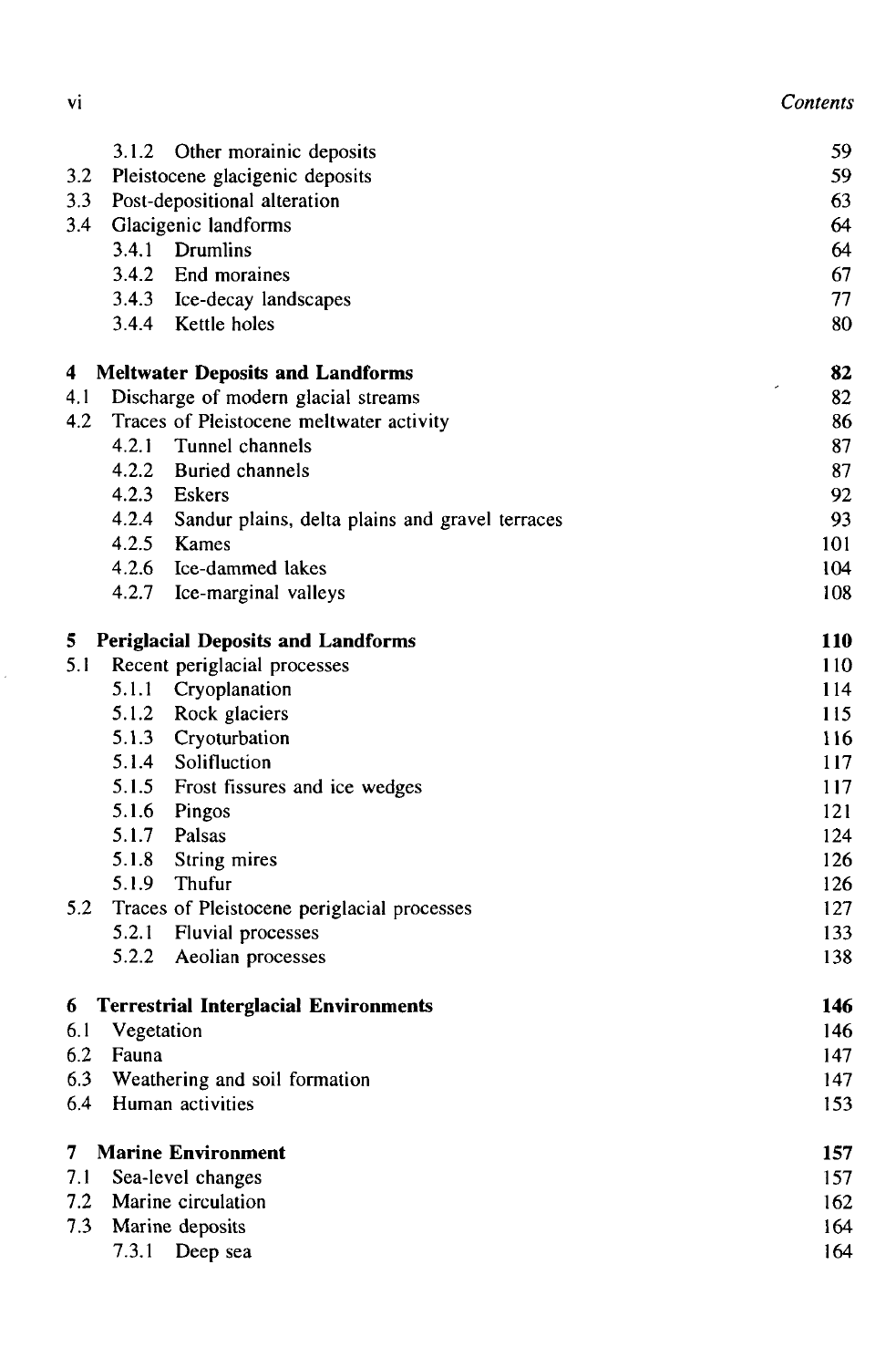|      | Contents        |                                                            | vii              |
|------|-----------------|------------------------------------------------------------|------------------|
| 7.4  | 7.3.2<br>Coasts | Shelf seas                                                 | 168<br>172       |
| 8    |                 | Methods of Investigating Glacial and Interglacial Deposits | 176              |
| 8.1  | Grain size      |                                                            | 176              |
| 8.2  | Erratics        |                                                            | 177              |
| 8.3  |                 | Fine gravel and coarse sand                                | 181              |
| 8.4  |                 | Clast morphology                                           | 186              |
| 8.5  |                 | Heavy minerals                                             | 187              |
| 8.6  | Clay minerals   |                                                            | 192 <sup>2</sup> |
| 8.7  | Geochemistry    |                                                            | 193              |
| 8.8  |                 | Micromorphology                                            | 196              |
| 8.9  |                 | Magnetic susceptibility                                    | 197              |
| 8.10 |                 | Seismic investigations                                     | 199 $\leq$       |
| 8.11 |                 | Geophysical logging                                        | 201              |
| 8.12 |                 | Biological remains                                         | 204              |
|      | 8.12.1          | Macroscopic plant remains                                  | 206              |
|      | 8.12.2          | Pollen and spores                                          | 208              |
|      | 8.12.3          | Diatoms                                                    | 215              |
|      | 8.12.4          | Mammals                                                    | 215              |
|      | 8.12.5          | Molluscs                                                   | 217              |
|      | 8.12.6          | <b>Beetles</b>                                             | 218              |
|      | 8.12.7          | Foraminifera                                               | 219              |
|      | 8.12.8          | Ostracods                                                  | 220              |

### SECTION III QUATERNARY STRATIGRAPHY

 $\cdot$ 

| 9                 | <b>Principles of Stratigraphy</b>                                     | 227 |
|-------------------|-----------------------------------------------------------------------|-----|
| 9.1               | Chronostratigraphy                                                    | 227 |
| 9.2               | Lithostratigraphy                                                     | 227 |
| 9.3               | Biostratigraphy                                                       | 228 |
| 9.4               | Other stratigraphies                                                  | 228 |
| 10                | <b>Dating Quaternary Deposits</b>                                     | 230 |
| 10.1              | Oxygen isotopes                                                       | 231 |
| 10.2              | Magnetostratigraphy                                                   | 237 |
| 10.3              | Radiocarbon dating                                                    | 238 |
| 10.4              | Potassium/argon dating                                                | 239 |
| 10.5              | Thorium/uranium dating                                                | 240 |
| 10.6              | Fission-track dating                                                  | 240 |
| 10.7              | Thermoluminescence, optical stimulated luminescence and electron spin |     |
|                   | resonance                                                             | 241 |
| 10.8              | Beryllium dating                                                      | 242 |
| 10.9 <sup>°</sup> | Amino-acid dating                                                     | 243 |
| 10.10             | <b>Varves</b>                                                         | 244 |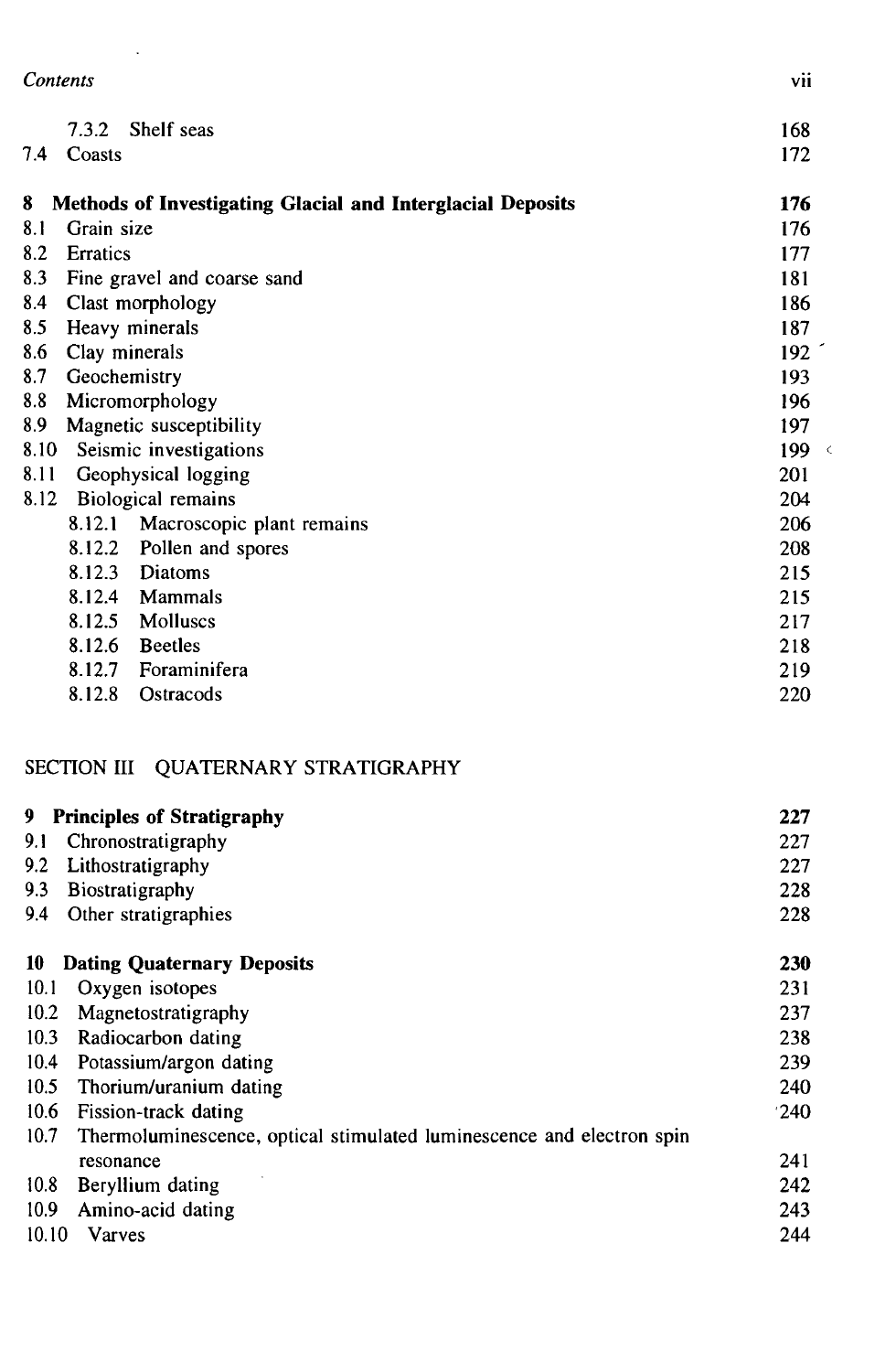| $\cdots$<br>VIII | Contents |
|------------------|----------|
|------------------|----------|

| 11<br><b>Quaternary Stratigraphy of Northern Europe</b>                     | 249 |
|-----------------------------------------------------------------------------|-----|
| 11.1<br>Palaeogeographic situation at the beginning of the Pleistocene      | 249 |
| 11.2<br>Subdivision of the Pleistocene in North Germany and the Netherlands | 251 |
| 11.3<br>Praetiglian                                                         | 254 |
| 11.4<br>Tiglian                                                             | 254 |
| 11.5<br>Eburonian                                                           | 255 |
| 11.6<br>Waalian                                                             | 256 |
| 11.7<br>Menapian                                                            | 257 |
| <b>Bavelian</b><br>11.8                                                     | 257 |
| 11.9<br>Cromerian                                                           | 258 |
| 11.10 Elsterian Cold Stage                                                  | 261 |
| 11.11<br>Holsteinian Interglacial                                           | 268 |
| 11.12<br>Fuhne Cold Stage                                                   | 272 |
| 11.13<br>Wacken Interglacial                                                | 272 |
| 11.14<br>Saalian Cold Stage                                                 | 275 |
| 11.14.1 Older Saalian Glaciation                                            | 279 |
| 11.14.2 Middle Saalian Glaciation                                           | 282 |
|                                                                             |     |
| 11.14.3 Younger Saalian Glaciation<br>11.15                                 | 283 |
| Eemian Interglacial<br>Weichselian Cold Stage                               | 284 |
| 11.16<br>11.17                                                              | 290 |
| Holocene                                                                    | 309 |
| 11.18<br>Quaternary development of the Baltic Sea                           | 311 |
| 11.18.1<br>Origin of the Baltic Sea                                         | 311 |
| 11.18.2<br>Postglacial development of the Baltic Sea                        | 313 |
| 12<br><b>Quaternary History of the Alps</b>                                 | 317 |
| 12.1<br>Tectonic framework                                                  | 317 |
| 12.2<br>Origin of the valleys and basins                                    | 318 |
| 12.3<br>Classic subdivision of the Alpine Quaternary stratigraphy           | 323 |
| 12.4<br>Traces of old glaciations                                           | 325 |
| 12.5<br>Uhlenberg Interglacial                                              | 334 |
| 12.6<br>Günz Complex                                                        | 334 |
| 12.7<br>Günz/Haslach Interglacial                                           | 335 |
| 12.8<br><b>Haslach Glaciation</b>                                           | 335 |
| 12.9<br>Haslach/Mindel Interglacial                                         | 335 |
| 12.10<br><b>Mindel Glaciation</b>                                           | 336 |
| 12.11<br>Mindel/Riss Interglacial                                           | 336 |
| 12.12<br><b>Riss Glaciation</b>                                             | 338 |
| 12.13<br>Riss/Würm Interglacial                                             | 341 |
| 12.14<br>Würmian Cold Stage                                                 | 344 |
| 12.15<br>Holocene                                                           | 350 |
| 13<br><b>Quaternary History of North America</b>                            | 352 |
| 13.1<br><b>Late Tertiary</b>                                                | 353 |
| 13.2<br>Early Pleistocene                                                   | 355 |
| 13.3<br>Pre-Illinoian warm stages                                           | 357 |
|                                                                             |     |

 $\mathcal{L}$